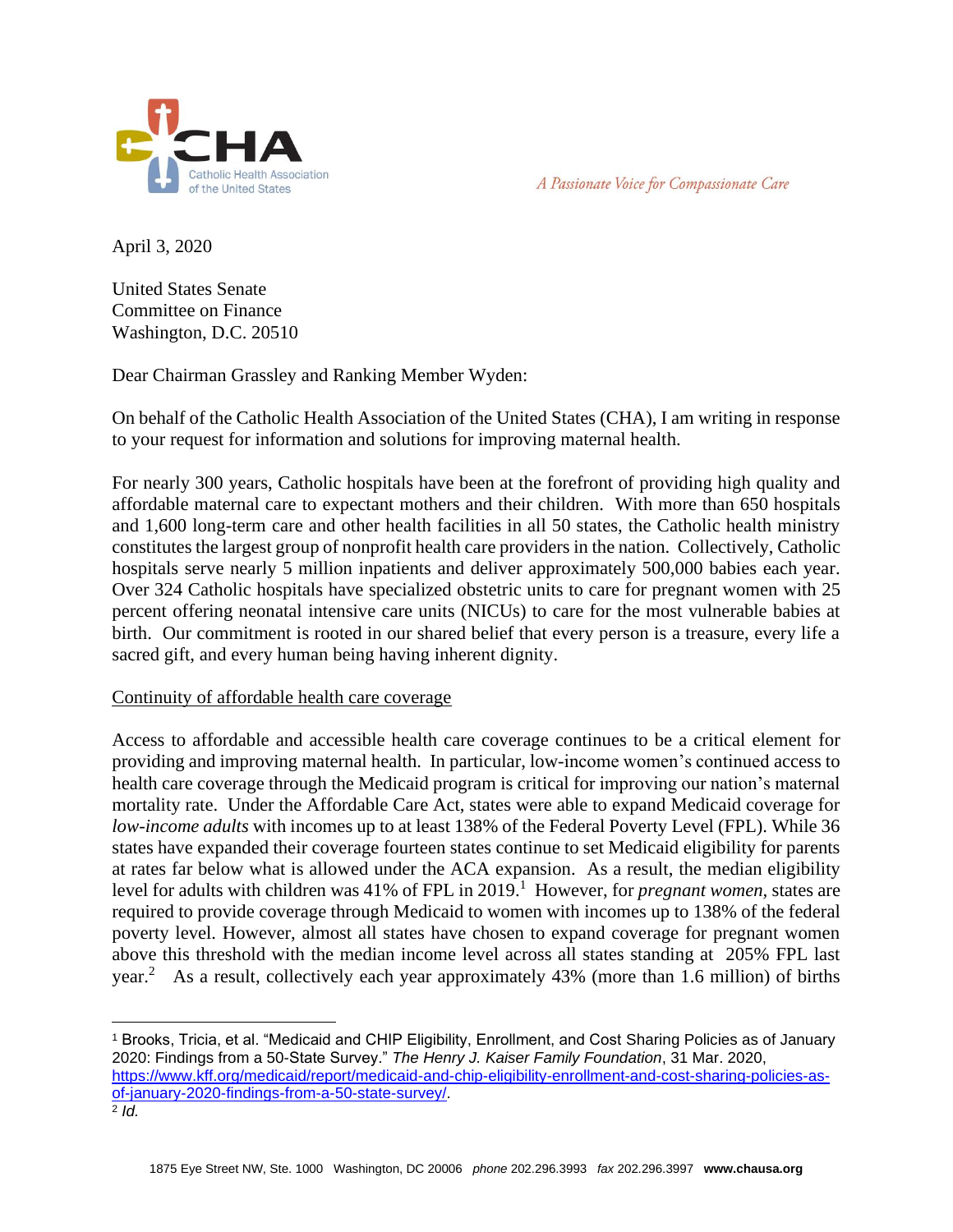were paid for by Medicaid.<sup>3</sup>

However, the health of a mother and her baby begins well before pregnancy and continues long past the 60 days of post-partum coverage typically provided by Medicaid.<sup>4</sup> Between 2011 and 2015, 31% of maternal deaths took place during pregnancy, 36% happened at delivery or in the week after and 33% happened one week to one year postpartum.<sup>5</sup> As a result, the American College of Obstetricians and Gynecologists recommends women have access to continuous health coverage in order to "increase preventative care, reduce avoidable adverse obstetric and gynecologic health outcomes increase early diagnosis of disease and reduce maternal mortality rates."<sup>6</sup> These results demonstrate that continuous access to health care leading up to and well after delivery is critical for addressing maternal mortality.

The positive impact of providing continuous health care coverage can be seen in the significant reduction in infant mortality that has taken place in states which have expanded Medicaid. Since the passage of the ACA, states which expanded Medicaid coverage saw a significant decrease in the uninsured rate for women of childbearing age  $-16\%$  for expansion states versus only 9% for non-expansion states - and, with it, a corresponding 50% greater reduction in infant mortality than non-expansion states.<sup>7</sup> In addition, Medicaid expansion has been critical in reducing long-existing disparities in preterm birth, very preterm birth, low birth weight, and very low birth weight.<sup>8</sup> **It is also critical for Congress to expand Medicaid coverage for one year postpartum to improve health outcomes for mothers, especially as nearly 33% of maternal deaths happen in the first year following birth.**

These findings contribute to the growing evidence demonstrating the importance of building upon the coverage expansions under the Affordable Care Act. Protecting these gains in coverage while continuing to expand Medicaid coverage to low-income Americans is one of the fastest means for improving maternal health.

## Expand Presumptive Eligibility

Expanding presumptive eligible for pregnant women is another important step that states can take in order to improve maternal and child health. Under the Omnibus Budget Reconciliation Act of 1986, Congress gave states the option to implement presumptive eligibility for pregnant women.

<sup>3</sup> Martin, Joyce A, et al. *Births in the United States, 2017*. Centers for Disease Control and Prevention, Aug. 2018, [www.cdc.gov/nchs/data/databriefs/db318.pdf.](http://www.cdc.gov/nchs/data/databriefs/db318.pdf)

<sup>4</sup> McMorrow, Stacey. "Despite Progress Under The ACA, Many New Mothers Lack Insurance Coverage." *Despite Progress Under The ACA, Many New Mothers Lack Insurance Coverage | Health Affairs*, 19 Sept. 2018,

[www.healthaffairs.org/do/10.1377/hblog20180917.317923/full/.](http://www.healthaffairs.org/do/10.1377/hblog20180917.317923/full/) 5 "Pregnancy-Related Deaths Happen Before, During, and Up to a Year After Delivery." *Centers for Disease Control and Prevention*, Centers for Disease Control and Prevention, 7 May 2019, [www.cdc.gov/media/releases/2019/p0507-pregnancy-related-deaths.html.](http://www.cdc.gov/media/releases/2019/p0507-pregnancy-related-deaths.html)

<sup>&</sup>lt;sup>6</sup> "Women's Health Care Physicians." *ACOG*, [www.acog.org/Clinical-Guidance-and-Publications/Committee-](http://www.acog.org/Clinical-Guidance-and-Publications/Committee-Opinions/Committee-on-Health-Care-for-Underserved-Women/Benefits-to-Women-of-Medicaid-Expansion-Affordable-Care-Act)[Opinions/Committee-on-Health-Care-for-Underserved-Women/Benefits-to-Women-of-Medicaid-Expansion-](http://www.acog.org/Clinical-Guidance-and-Publications/Committee-Opinions/Committee-on-Health-Care-for-Underserved-Women/Benefits-to-Women-of-Medicaid-Expansion-Affordable-Care-Act)[Affordable-Care-Act.](http://www.acog.org/Clinical-Guidance-and-Publications/Committee-Opinions/Committee-on-Health-Care-for-Underserved-Women/Benefits-to-Women-of-Medicaid-Expansion-Affordable-Care-Act)

<sup>7</sup> Searing, Adam, and Donna Cohen Ross. *Medicaid Expansion Fills Gaps in Maternal Health Coverage Leading to Healthier Mothers and Babies*. Georgetown University Health Policy Institute Center for Children and Families, May 2019, [ccf.georgetown.edu/wp-content/uploads/2019/05/Maternal-Health-3a.pdf](file:///C:/Users/wb480763/Downloads/ccf.georgetown.edu/wp-content/uploads/2019/05/Maternal-Health-3a.pdf)

<sup>8</sup> Bauchner H, Maddox KJ. Medicaid Expansion and Birth Outcomes. *JAMA.* 2019;321(16):1609. doi:10.1001/jama.2019.3824 available at<https://jamanetwork.com/journals/jama/fullarticle/2731153>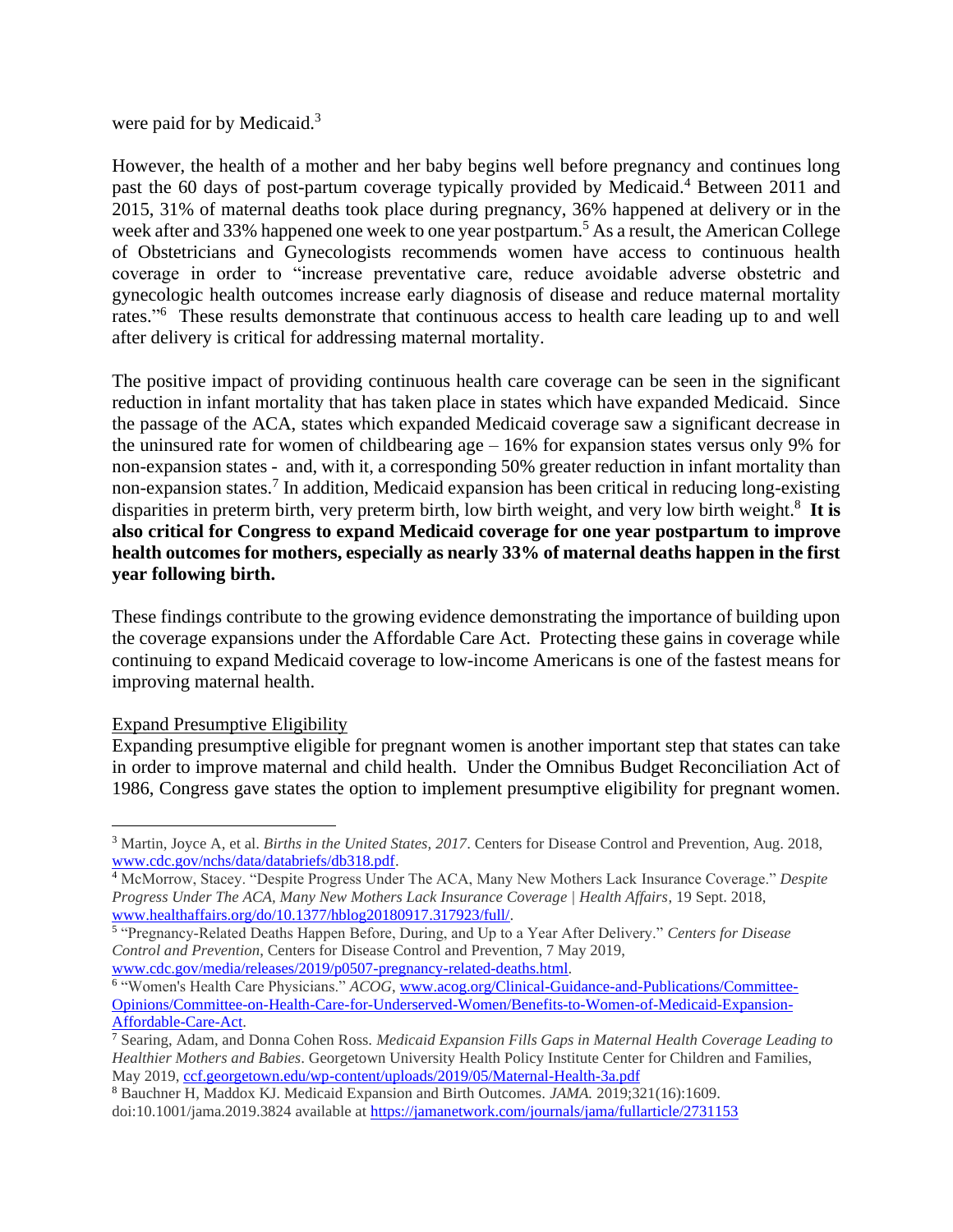This state option allows providers to begin treating pregnant women when they first seek treatment and the pregnant women to be presumptively enrolled in Medicaid coverage, rather than having to wait a month or more for a final Medicaid eligibility determination by the state. Currently 30 states allow presumptive eligibility determinations to be made for pregnant women under Medicaid while three states allow for it under the Children's' Health Insurance Program (CHIP).<sup>9</sup>

**Requiring or incentivizing states to expand presumptive eligibility for pregnant women** is critical in ensuring access to early prenatal care for pregnant women and their babies. Through presumptive eligibility policies, pregnant women are 40% more likely to enroll in prenatal care and 30% more likely to obtain care in their first trimester.<sup>10</sup> This investment in prenatal care not only results in better birth outcomes and healthier babies but also lowers long term health care costs.

## Community-based and System-wide coordination of care

Providing coordination of care both within and outside of the health sector is another means for improving maternal health outcomes. Through programs such as the Maternal, Infant, and Early Childhood Home Visiting (MIECHV), health providers and community social service providers can work together to improve coordination of service for at-risk community and provide wrap around services to families in at-risk communities.

The MIECHV program provides valuable information on the positive impact coordination of care and home visitations programs can have on improving maternal and child outcomes. Under the MIECHVI program 81% of state grantee programs demonstrated improvements in the performance measures for maternal and newborn health.<sup>11</sup> These grantees showed improvements in prenatal and preconception care, prenatal substance use, screening for maternal depression, breastfeeding support and increases in maternal and child health insurance coverages.<sup>12</sup>

The CHI St. Joseph's Children (CHI SJC) Home Visiting Program in Albuquerque, N.M. is one example of a population health model which connects early childhood educators, known as "home visitors," with first-time parents as they care for their children. Through weekly home visits by trained health educators, new parents can learn about the physical and emotional challenges and prepare for birth. Through the program enrolled mothers are also connected with an obstetrician if the mother does not have a doctor. For mothers in the program, 97% received regular prenatal care during pregnancy with a medical provider – compared to 63% of New Mexico's overall population, in 2016. **By continuing to support and expand maternal home visitation programs, Congress can build upon the early success of the MIECHV program** and support programs like those at CHI St. Josephs Children.

Dec. 2008, [nashp.org/wp-content/uploads/sites/default/files/Presumptive%20Eligibility%20Monitor.pdf](https://nashp.org/wp-content/uploads/sites/default/files/Presumptive%20Eligibility%20Monitor.pdf) <sup>11</sup>*Demonstrating Improvement in The Maternal, Infant, and Early Childhood Home Visiting Program*. Department

of Health and Human Services, Mar. 2016, [https://www.jbassoc.com/resource/demonstrating-improvement](https://www.jbassoc.com/resource/demonstrating-improvement-maternal-infant-early-childhood-home-visiting-program-report-congress/)[maternal-infant-early-childhood-home-visiting-program-report-congress/.](https://www.jbassoc.com/resource/demonstrating-improvement-maternal-infant-early-childhood-home-visiting-program-report-congress/) 12*Id.*

<sup>9</sup> Medicaid and CHIP Eligibility, [Enrollment,](https://www.kff.org/medicaid/report/medicaid-and-chip-eligibility-enrollment-and-cost-sharing-policies-as-of-january-2020-findings-from-a-50-state-survey/) Renewal, and Cost Sharing Policies as of January 2020: Findings from a [50-State](https://www.kff.org/medicaid/report/medicaid-and-chip-eligibility-enrollment-and-cost-sharing-policies-as-of-january-2020-findings-from-a-50-state-survey/) Survey, Kaiser Family Foundation, March 2020. Based on a national survey conducted by the Kaiser Program on Medicaid and the Uninsured with the Georgetown University Center for Children and Families, 2020. <sup>10</sup> Broaddus, Elena Tyler. *Presumptive Eligibility for Pregnant Women*. National Academy for State Health Policy,